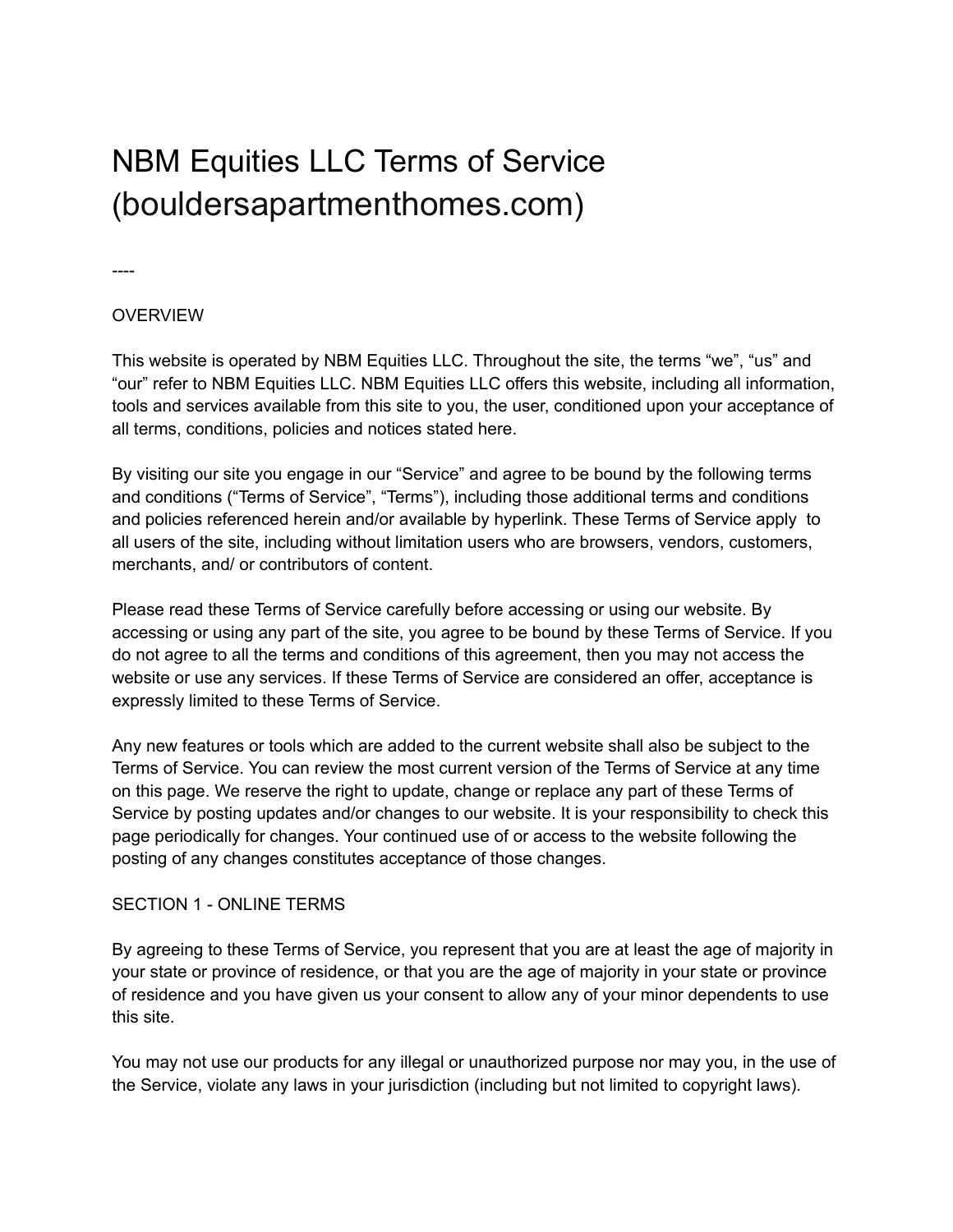You must not transmit any worms or viruses or any code of a destructive nature.

A breach or violation of any of the Terms will result in an immediate termination of your Services.

## SECTION 2 - GENERAL CONDITIONS

We reserve the right to refuse service to anyone for any reason at any time.

You understand that your content may be transferred unencrypted and involve (a) transmissions over various networks; and (b) changes to conform and adapt to technical requirements of connecting networks or devices.

You agree not to reproduce, duplicate, copy, sell, resell or exploit any portion of the Service, use of the Service, or access to the Service or any contact on the website through which the service is provided, without express written permission by us.

The headings used in this agreement are included for convenience only and will not limit or otherwise affect these Terms.

## SECTION 3 - ACCURACY, COMPLETENESS AND TIMELINESS OF INFORMATION

We are not responsible if information made available on this site is not accurate, complete or current. The material on this site is provided for general information only and should not be relied upon or used as the sole basis for making decisions without consulting primary, more accurate, more complete or more timely sources of information. Any reliance on the material on this site is at your own risk.

This site may contain certain historical information. Historical information, necessarily, is not current and is provided for your reference only. We reserve the right to modify the contents of this site at any time, but we have no obligation to update any information on our site. You agree that it is your responsibility to monitor changes to our site.

## SECTION 4 - MODIFICATIONS TO THE SERVICE

We reserve the right at any time to modify or discontinue the Service (or any part or content thereof) without notice at any time.

We shall not be liable to you or to any third-party for any modification, suspension or discontinuance of the Service.

## SECTION 5 - OPTIONAL TOOLS

We may provide you with access to third-party tools over which we neither monitor nor have any control nor input.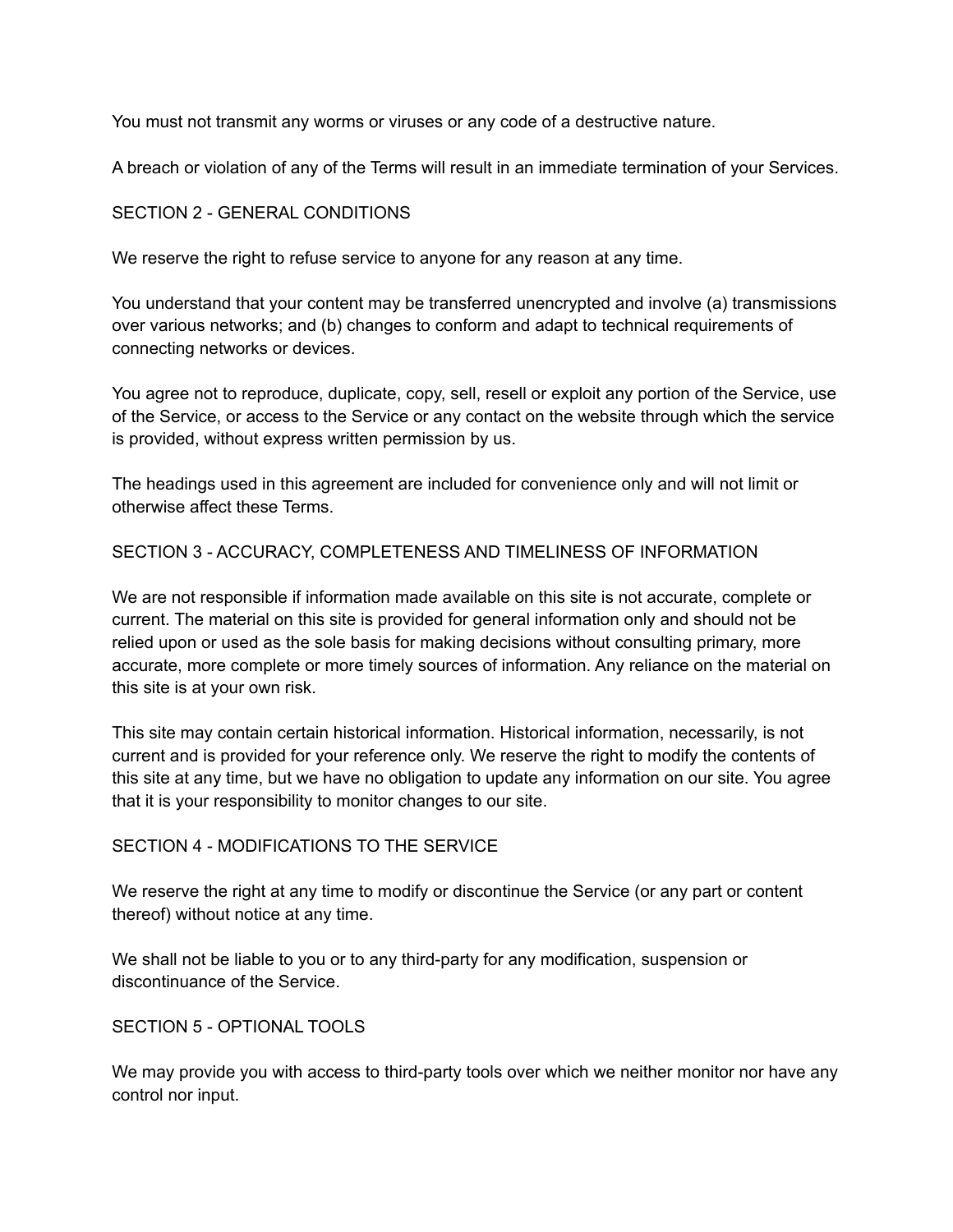You acknowledge and agree that we provide access to such tools "as is" and "as available" without any warranties, representations or conditions of any kind and without any endorsement. We shall have no liability whatsoever arising from or relating to your use of optional third-party tools.

Any use by you of optional tools offered through the site is entirely at your own risk and discretion and you should ensure that you are familiar with and approve of the terms on which tools are provided by the relevant third-party provider(s).

We may also, in the future, offer new services and/or features through the website (including, the release of new tools and resources). Such new features and/or services shall also be subject to these Terms of Service.

## SECTION 6 - THIRD-PARTY LINKS

Certain content, products and services available via our Service may include materials from third-parties.

Third-party links on this site may direct you to third-party websites that are not affiliated with us. We are not responsible for examining or evaluating the content or accuracy and we do not warrant and will not have any liability or responsibility for any third-party materials or websites, or for any other materials, products, or services of third-parties.

We are not liable for any harm or damages related to the purchase or use of goods, services, resources, content, or any other transactions made in connection with any third-party websites. Please review carefully the third-party's policies and practices and make sure you understand them before you engage in any transaction. Complaints, claims, concerns, or questions regarding third-party products should be directed to the third-party.

## SECTION 7 - USER COMMENTS, FEEDBACK AND OTHER SUBMISSIONS

If, at our request, you send certain specific submissions (for example contest entries) or without a request from us you send creative ideas, suggestions, proposals, plans, or other materials, whether online, by email, by postal mail, or otherwise (collectively, 'comments'), you agree that we may, at any time, without restriction, edit, copy, publish, distribute, translate and otherwise use in any medium any comments that you forward to us. We are and shall be under no obligation (1) to maintain any comments in confidence; (2) to pay compensation for any comments; or (3) to respond to any comments.

We may, but have no obligation to, monitor, edit or remove content that we determine in our sole discretion are unlawful, offensive, threatening, libelous, defamatory, pornographic, obscene or otherwise objectionable or violates any party's intellectual property or these Terms of Service.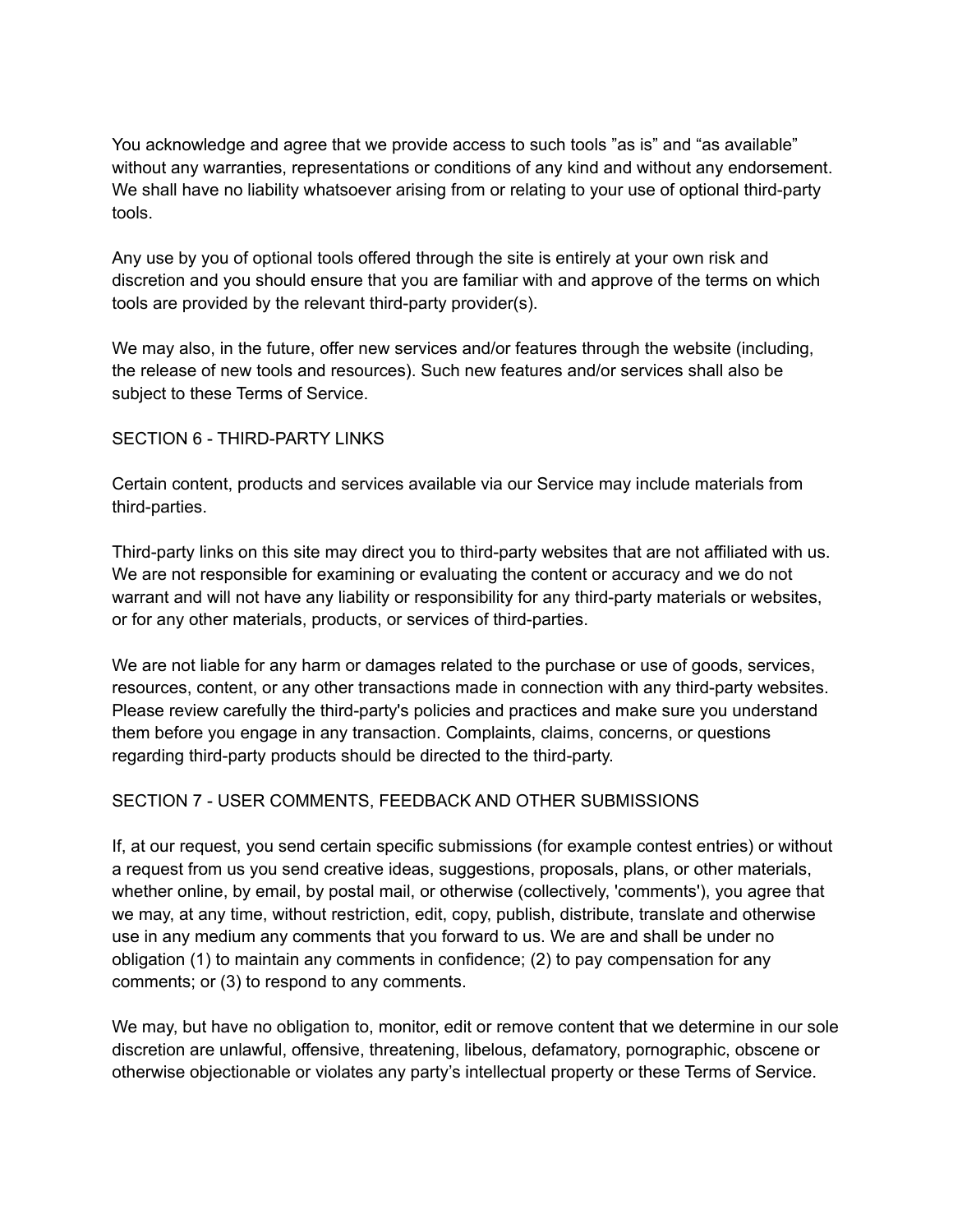You agree that your comments will not violate any right of any third-party, including copyright, trademark, privacy, personality or other personal or proprietary right. You further agree that your comments will not contain libelous or otherwise unlawful, abusive or obscene material, or contain any computer virus or other malware that could in any way affect the operation of the Service or any related website. You may not use a false e-mail address, pretend to be someone other than yourself, or otherwise mislead us or third-parties as to the origin of any comments. You are solely responsible for any comments you make and their accuracy. We take no responsibility and assume no liability for any comments posted by you or any third-party.

## SECTION 8 - PERSONAL INFORMATION

Your submission of personal information through the website is governed by our Privacy Policy. Please view our Privacy Policy.

## SECTION 9 - ERRORS, INACCURACIES AND OMISSIONS

Occasionally there may be information on our site or in the Service that contains typographical errors, inaccuracies or omissions. We reserve the right to correct any errors, inaccuracies or omissions, and to change or update information if any information in the Service or on any related website is inaccurate at any time without prior notice.

We undertake no obligation to update, amend or clarify information in the Service or on any related website, including without limitation, pricing information, except as required by law. No specified update or refresh date applied in the Service or on any related website, should be taken to indicate that all information in the Service or on any related website has been modified or updated.

# SECTION 10 - PROHIBITED USES

In addition to other prohibitions as set forth in the Terms of Service, you are prohibited from using the site or its content:

(a) for any unlawful purpose; (b) to solicit others to perform or participate in any unlawful acts; (c) to violate any international, federal, provincial or state regulations, rules, laws, or local ordinances; (d) to infringe upon or violate our intellectual property rights or the intellectual property rights of others; (e) to harass, abuse, insult, harm, defame, slander, disparage, intimidate, or discriminate based on gender, sexual orientation, religion, ethnicity, race, age, national origin, or disability; (f) to submit false or misleading information;

(g) to upload or transmit viruses or any other type of malicious code that will or may be used in any way that will affect the functionality or operation of the Service or of any related website, other websites, or the Internet; (h) to collect or track the personal information of others; (i) to spam, phish, pharm, pretext, spider, crawl, or scrape; (j) for any obscene or immoral purpose; or (k) to interfere with or circumvent the security features of the Service or any related website,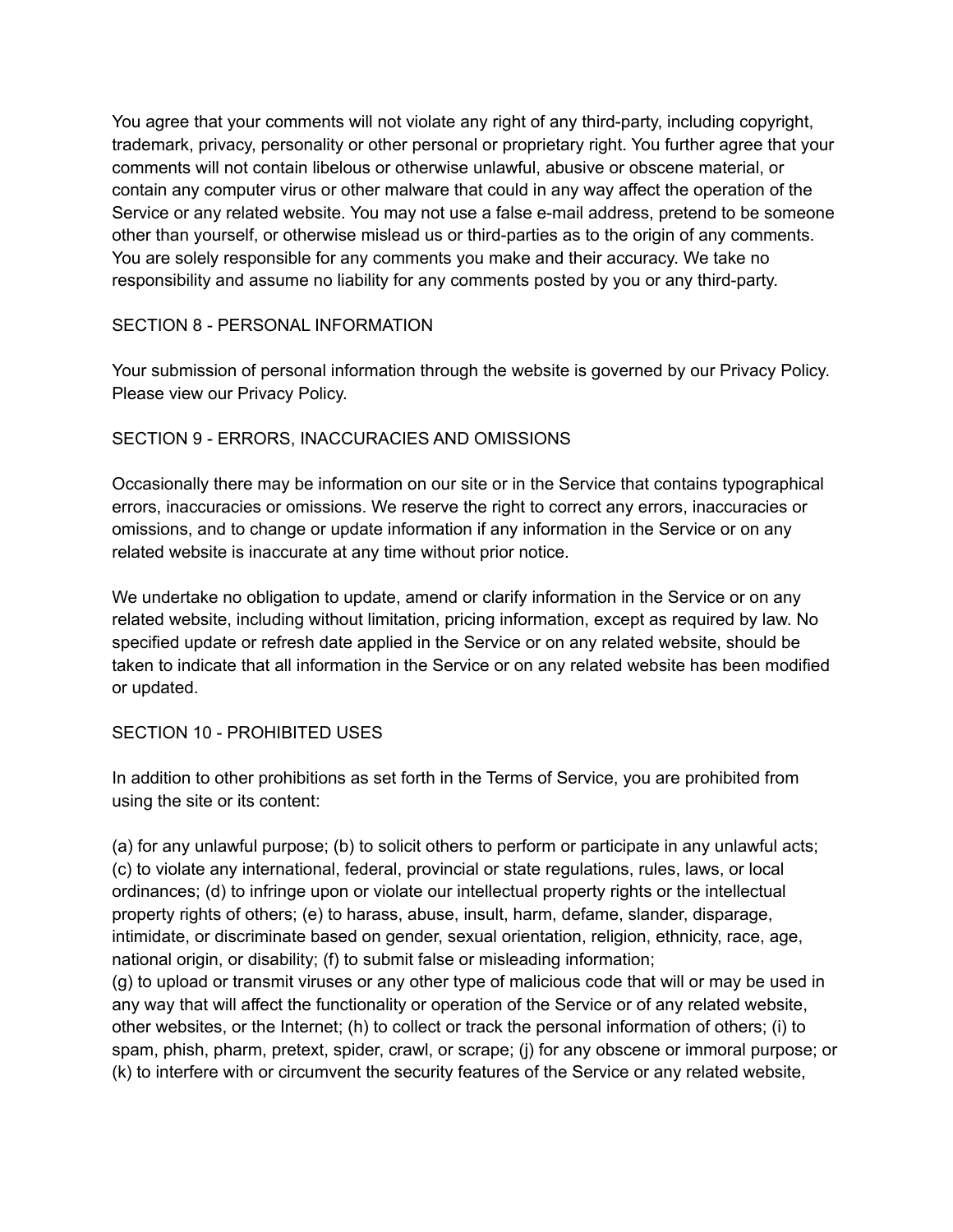other websites, or the Internet. We reserve the right to terminate your use of the Service or any related website for violating any of the prohibited uses.

## SECTION 11 - DISCLAIMER OF WARRANTIES; LIMITATION OF LIABILITY

We do not guarantee, represent or warrant that your use of our service will be uninterrupted, timely, secure or error-free.

We do not warrant that the results that may be obtained from the use of the service will be accurate or reliable.

You agree that from time to time we may remove the service for indefinite periods of time or cancel the service at any time, without notice to you.

You expressly agree that your use of, or inability to use, the service is at your sole risk. The service and all products and services delivered to you through the service are (except as expressly stated by us) provided 'as is' and 'as available' for your use, without any representation, warranties or conditions of any kind, either express or implied, including all implied warranties or conditions of merchantability, merchantable quality, fitness for a particular purpose, durability, title, and non-infringement.

In no case shall NBM Equities LLC, our directors, officers, employees, affiliates, agents, contractors, interns, suppliers, service providers or licensors be liable for any injury, loss, claim, or any direct, indirect, incidental, punitive, special, or consequential damages of any kind, including, without limitation lost profits, lost revenue, lost savings, loss of data, replacement costs, or any similar damages, whether based in contract, tort (including negligence), strict liability or otherwise, arising from your use of any of the service or any products procured using the service, or for any other claim related in any way to your use of the service or any product, including, but not limited to, any errors or omissions in any content, or any loss or damage of any kind incurred as a result of the use of the service or any content (or product) posted, transmitted, or otherwise made available via the service, even if advised of their possibility. Because some states or jurisdictions do not allow the exclusion or the limitation of liability for consequential or incidental damages, in such states or jurisdictions, our liability shall be limited to the maximum extent permitted by law.

## SECTION 12 - INDEMNIFICATION

You agree to indemnify, defend and hold harmless NBM Equities LLC and our parent, subsidiaries, affiliates, partners, officers, directors, agents, contractors, licensors, service providers, subcontractors, suppliers, interns and employees, harmless from any claim or demand, including reasonable attorneys' fees, made by any third-party due to or arising out of your breach of these Terms of Service or the documents they incorporate by reference, or your violation of any law or the rights of a third-party.

## SECTION 13 - SEVERABILITY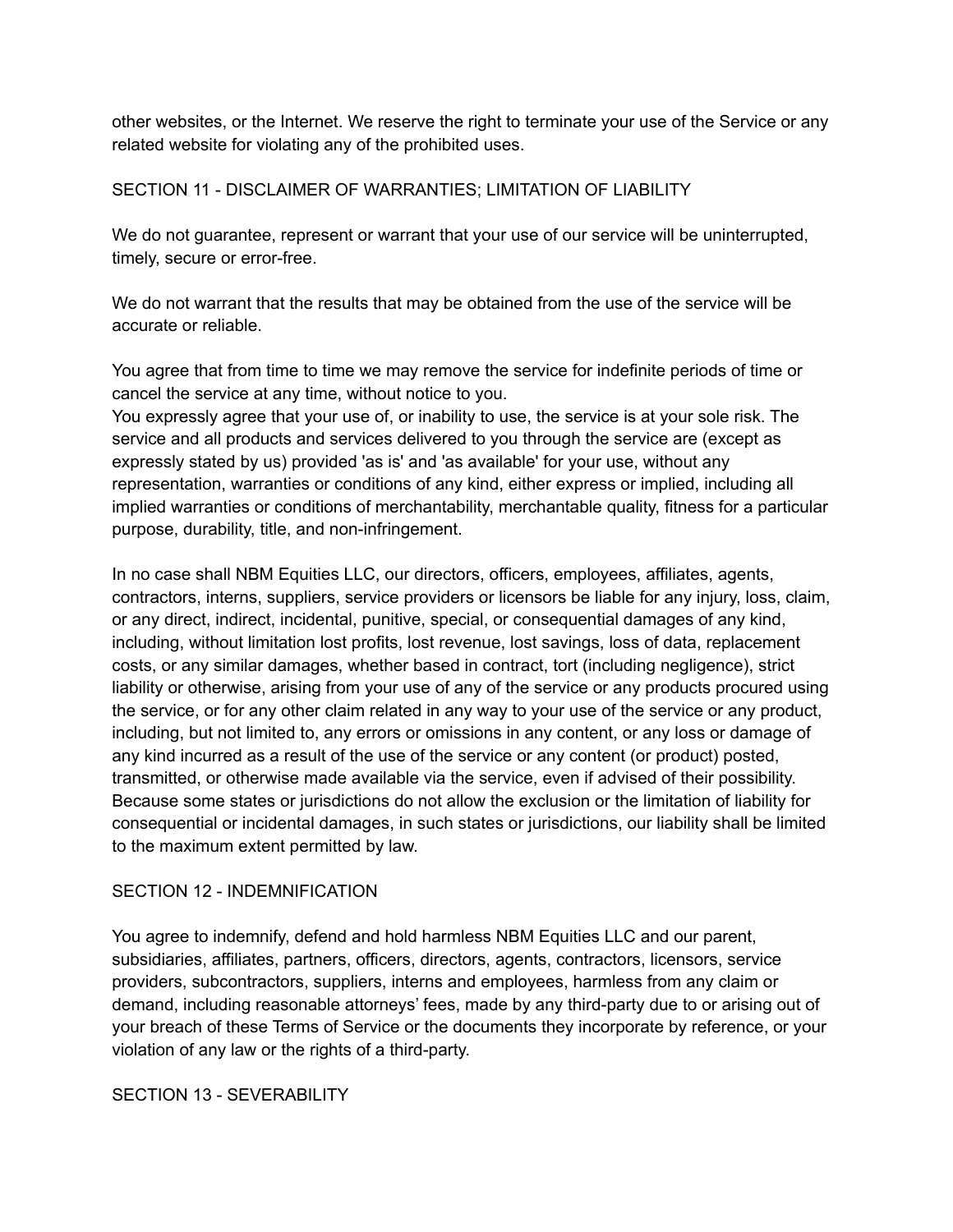In the event that any provision of these Terms of Service is determined to be unlawful, void or unenforceable, such provision shall nonetheless be enforceable to the fullest extent permitted by applicable law, and the unenforceable portion shall be deemed to be severed from these Terms of Service, such determination shall not affect the validity and enforceability of any other remaining provisions.

# SECTION 14 - TERMINATION

The obligations and liabilities of the parties incurred prior to the termination date shall survive the termination of this agreement for all purposes.

These Terms of Service are effective unless and until terminated by either you or us. You may terminate these Terms of Service at any time by notifying us that you no longer wish to use our Services, or when you cease using our site.

If in our sole judgment you fail, or we suspect that you have failed, to comply with any term or provision of these Terms of Service, we also may terminate this agreement at any time without notice and you will remain liable for all amounts due up to and including the date of termination; and/or accordingly may deny you access to our Services (or any part thereof).

## SECTION 15 - ENTIRE AGREEMENT

The failure of us to exercise or enforce any right or provision of these Terms of Service shall not constitute a waiver of such right or provision.

These Terms of Service and any policies or operating rules posted by us on this site or in respect to The Service constitutes the entire agreement and understanding between you and us and govern your use of the Service, superseding any prior or contemporaneous agreements, communications and proposals, whether oral or written, between you and us (including, but not limited to, any prior versions of the Terms of Service).

Any ambiguities in the interpretation of these Terms of Service shall not be construed against the drafting party.

## SECTION 16 - GOVERNING LAW

These Terms of Service and any separate agreements whereby we provide you Services shall be governed by and construed in accordance with the laws of 9 Perlman Drive, Suite 207, Spring Valley, NY, 10977, United States.

## SECTION 17 - CHANGES TO TERMS OF SERVICE

You can review the most current version of the Terms of Service at any time at this page.